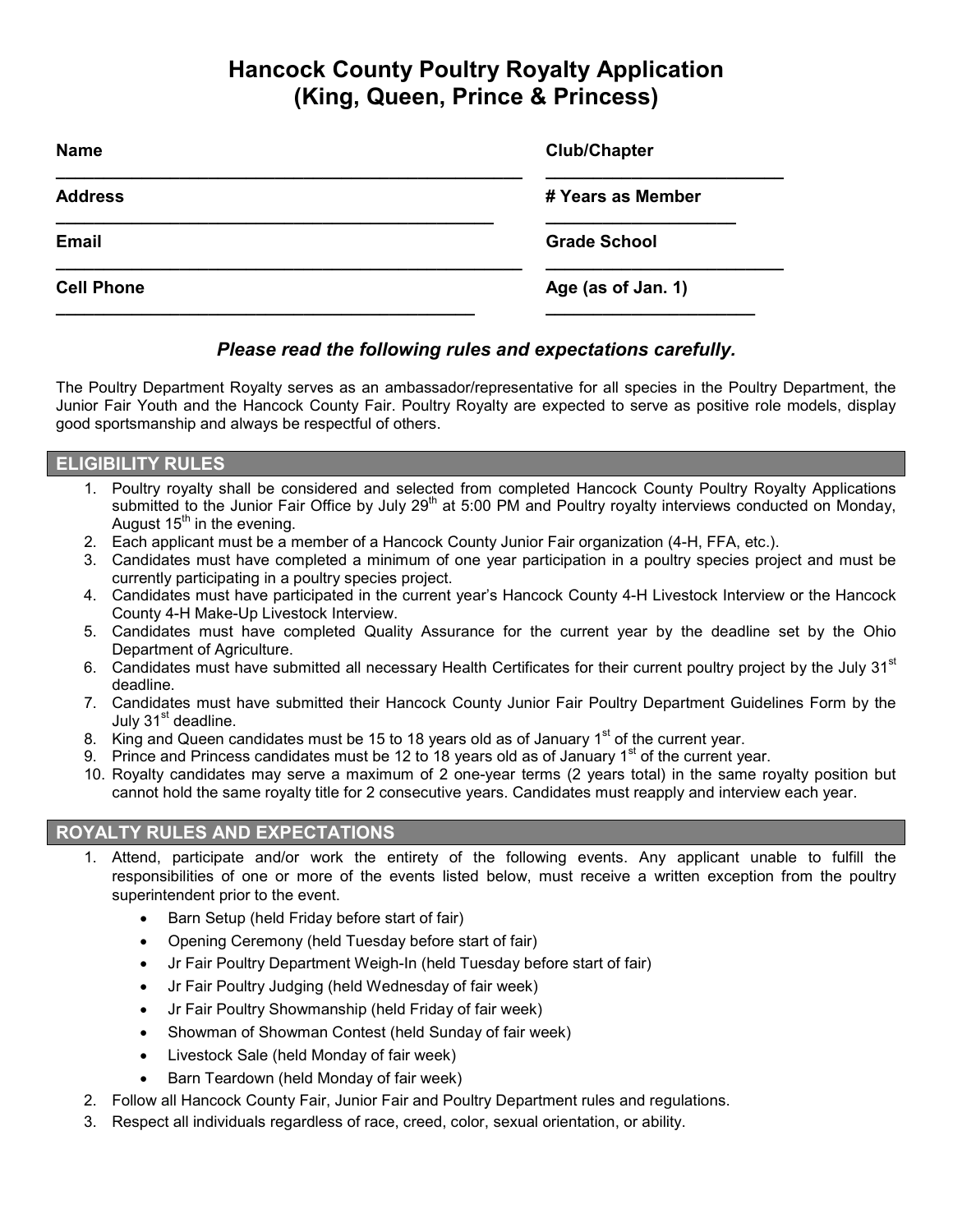- 4. Respect the decisions of judges, superintendents, Hancock County Fair employees, Senior Fair Board members and their authority.
- 5. Resolve conflicts without resorting to hostility, violence or using social media platforms to degrade/slander individuals, groups, the Poultry Department or the Hancock County Fair.
- 6. Assist all Poultry Department members with questions, handling of birds, resolving issues, providing poultry information and knowledge.
- 7. Help superintendents oversee the cleanliness of the barn and cages/pens.
- 8. Dress appropriately since your appearance is the first impression others receive. Modesty should be the precedence. Therefore:
	- Undergarments should NOT be exposed.
	- No attire with alcohol or illegal substance reference, offensive logos, language or gestures.
	- No clothing that exposes any part of the midriff or cleavage.
	- No revealing shorts, skirts, pants, etc.
	- No torn, ragged or patched jeans, cutoff shirts or shirts with sleeves cut out.
	- No open-toed shoes, or flip flops should be worn when working shows during the fair.
- 9. Royalty attire or items indicating royalty (i.e., crown, hat, sash, pin) cannot be worn while exhibiting an animal or participating in Showmanship.
- 10. No foul language or gestures.
- 11. No possession, use or consumption of alcohol, cigarettes, e-cigarettes, vaping or illegal controlled substances.
- 12. No possession of weapons or firearms.
- 13. No inappropriate public displays of affection while wearing royalty attire.
- 14. No cheating, lying or attempts to influence/harass interviewers/judges to secure a royalty position, a livestock award placement or showmanship award placement.
- 15. Negative comments, inappropriate pictures or items are prohibited from being posted on any social media platform or other forum.

#### **DISCIPLINARY POLICY**

Failure to abide by the above royalty rules and expectations can result in a warning, meeting with parents/guardian or removal from the royalty title, recognition, crown/hat, sash and responsibilities. The decision is at the discretion of the Poultry Department Barn Director and Superintendents.

A Junior Fair exhibitor removed from a royalty title or found to violate the royalty rules and regulations in any department is prohibited from holding a royalty title in the Poultry Department for a period of 2 years starting with the next fair after the infraction.

#### **APPLICATION REQUIREMENTS**

- 1. Attach one 4" x 6" color picture of the applicant. This picture will be displayed in the Youth Building if selected to serve as royalty.
- 2. Two letters of recommendations from adults who are NOT immediate family members.
- 3. Attach an essay of approximately 150 words explaining how you personally have or will promote the Poultry Industry to the people of Hancock County. Please include dates and specific details where applicable.
- 4. Complete the included List of Major Activities and Responsibilities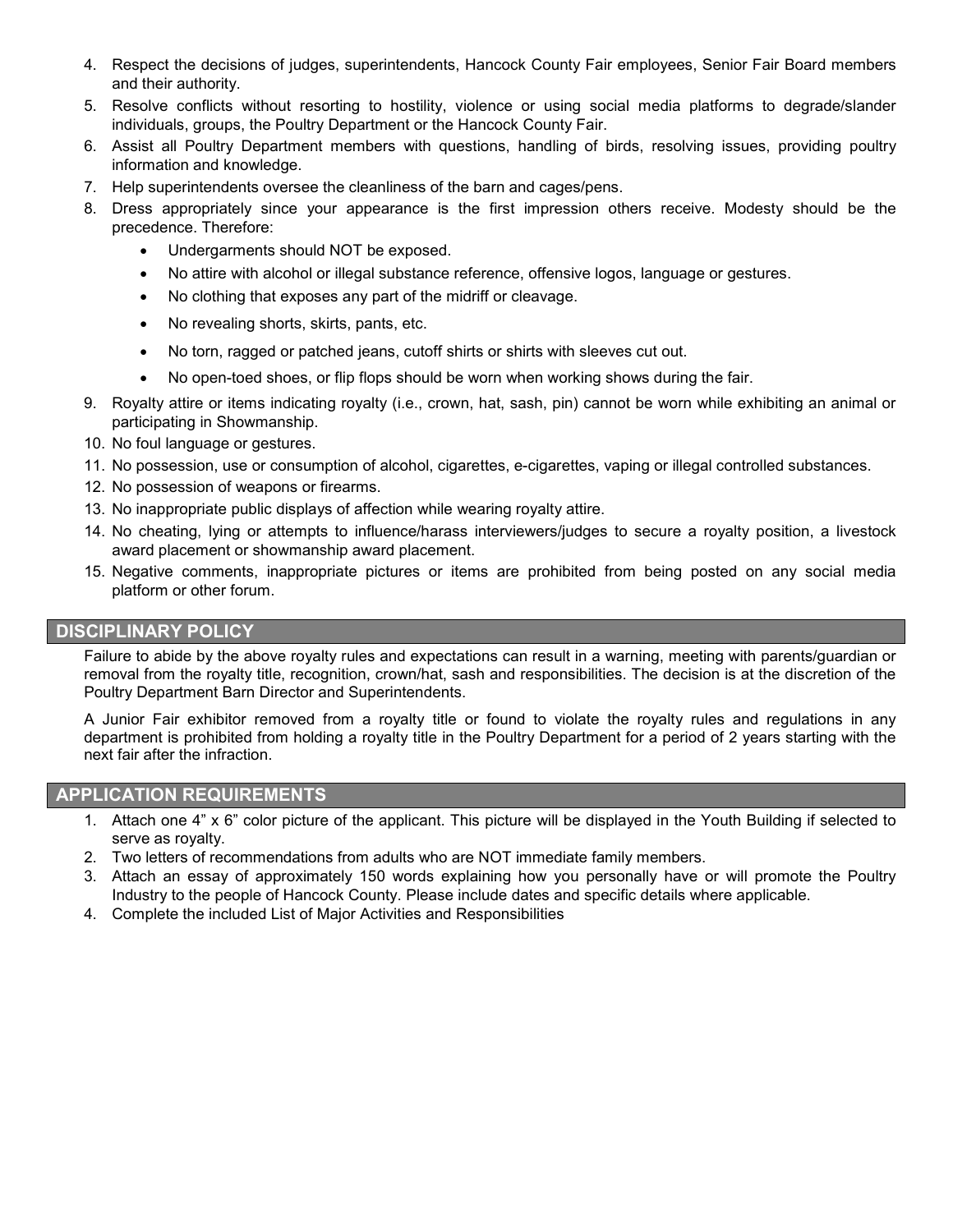## **LIST OF MAJOR ACTIVITIES AND RESPONSIBILITIES**

| Poultry Dept. - # of Years & Activity Involvement | 4-H/FFA Project Work                                     |
|---------------------------------------------------|----------------------------------------------------------|
| <b>Church/Community</b>                           | <b>County, State &amp; Exhibition Show Participation</b> |
|                                                   |                                                          |
| Honors/Awards within Poultry Department           | <b>Leadership within Organization</b>                    |
|                                                   |                                                          |

#### **I personally have:**

- □ Reviewed the Eligibility Rules, Royalty Rules and Expectations, Disciplinary Policy and Application Requirements. I agree to uphold and follow all royalty rules and expectations listed within this application and any additional rules provided to me writing.
- □ Attached one color 4" x 6" photo of myself.
- □ Attached 2 letters of recommendation.
- □ Attached the requested essay.
- □ Completed the List of Major Activities and Responsibilities.
- $\Box$  Verified the completed application accurately reflects my work and achievements.
- □ Will submit the completed application to the Junior or Senior Fair Office by 5:00 PM on July 29<sup>th</sup>.

**Applicant Signature \_\_\_\_\_\_\_\_\_\_\_\_\_\_\_\_\_\_\_\_\_\_\_\_\_\_\_\_\_\_\_\_\_\_\_\_\_\_\_\_\_\_\_\_\_\_\_\_\_\_\_\_\_\_\_ Date \_\_\_\_\_\_\_\_\_\_\_\_\_\_\_\_\_\_\_\_\_\_\_\_**

**I have reviewed this application and believe it to be accurate.** 

**Parent/Guardian Signature \_\_\_\_\_\_\_\_\_\_\_\_\_\_\_\_\_\_\_\_\_\_\_\_\_\_\_\_\_\_\_\_\_\_\_\_\_\_\_\_\_\_\_\_\_\_\_\_\_ Date \_\_\_\_\_\_\_\_\_\_\_\_\_\_\_\_\_\_\_\_\_\_\_\_**

**I verify that the above applicant has been a member of our organization, and all provided information is correct to the best of my knowledge.**